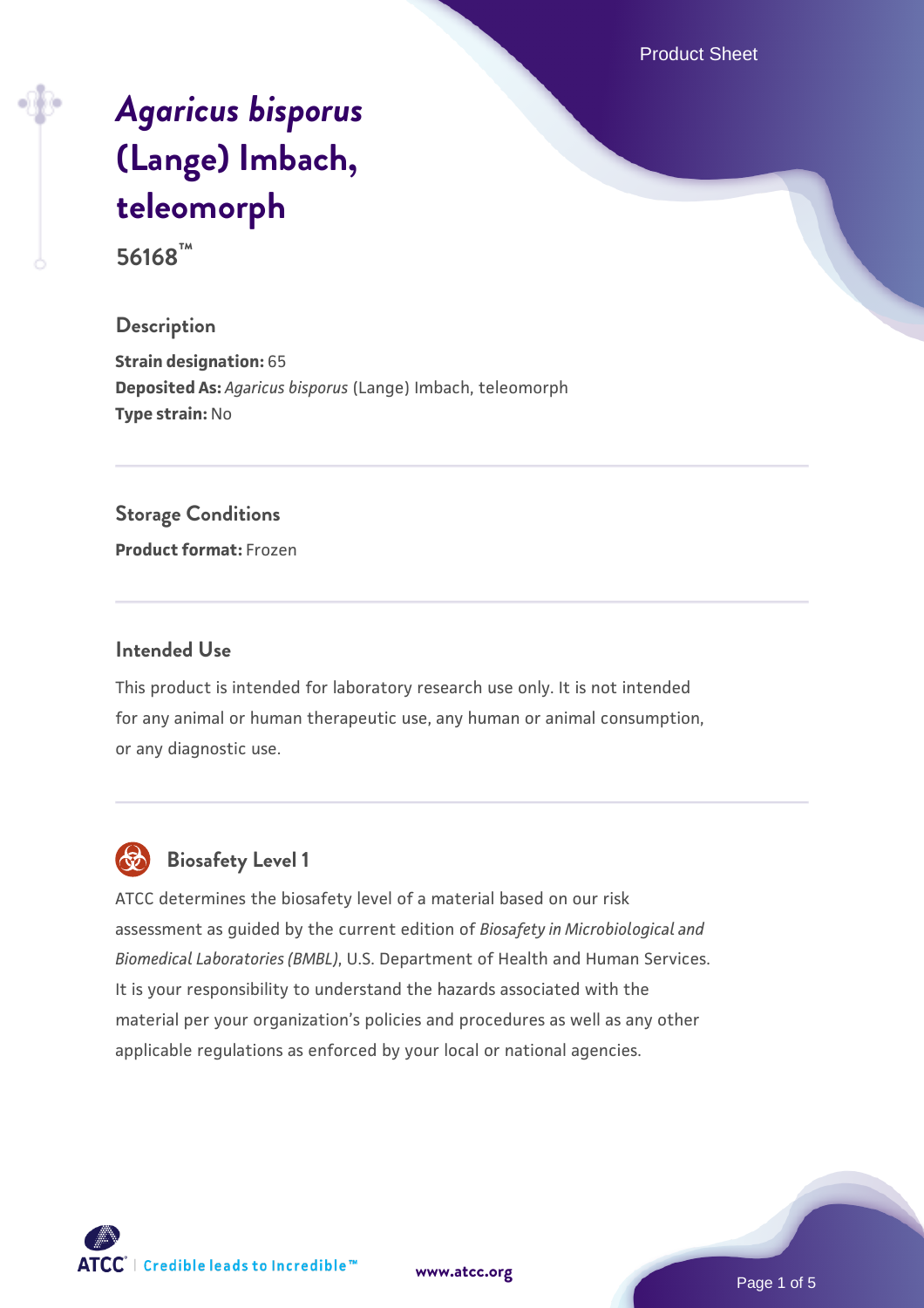ATCC highly recommends that appropriate personal protective equipment is always used when handling vials. For cultures that require storage in liquid nitrogen, it is important to note that some vials may leak when submersed in liquid nitrogen and will slowly fill with liquid nitrogen. Upon thawing, the conversion of the liquid nitrogen back to its gas phase may result in the vial exploding or blowing off its cap with dangerous force creating flying debris. Unless necessary, ATCC recommends that these cultures be stored in the vapor phase of liquid nitrogen rather than submersed in liquid nitrogen.

# **Certificate of Analysis**

For batch-specific test results, refer to the applicable certificate of analysis that can be found at www.atcc.org.

## **Growth Conditions**

**Medium:**  [ATCC Medium 336: Potato dextrose agar \(PDA\)](https://www.atcc.org/-/media/product-assets/documents/microbial-media-formulations/3/3/6/atcc-medium-336.pdf?rev=d9160ad44d934cd8b65175461abbf3b9) **Temperature:** 26°C

## **Material Citation**

If use of this material results in a scientific publication, please cite the material in the following manner: *Agaricus bisporus* (Lange) Imbach, teleomorph (ATCC 56168)

## **References**





**[www.atcc.org](http://www.atcc.org)**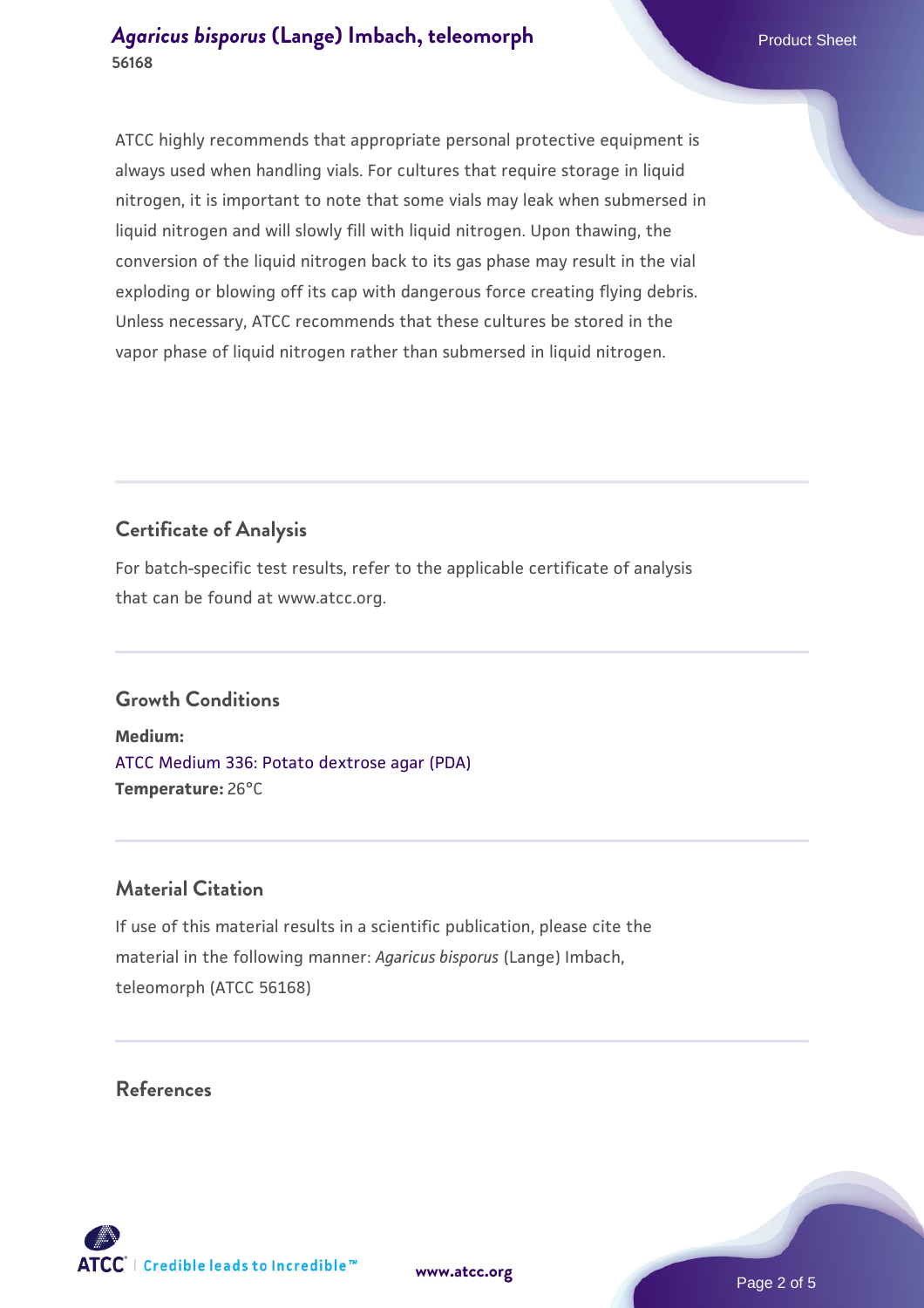References and other information relating to this material are available at www.atcc.org.

#### **Warranty**

The product is provided 'AS IS' and the viability of ATCC® products is warranted for 30 days from the date of shipment, provided that the customer has stored and handled the product according to the information included on the product information sheet, website, and Certificate of Analysis. For living cultures, ATCC lists the media formulation and reagents that have been found to be effective for the product. While other unspecified media and reagents may also produce satisfactory results, a change in the ATCC and/or depositor-recommended protocols may affect the recovery, growth, and/or function of the product. If an alternative medium formulation or reagent is used, the ATCC warranty for viability is no longer valid. Except as expressly set forth herein, no other warranties of any kind are provided, express or implied, including, but not limited to, any implied warranties of merchantability, fitness for a particular purpose, manufacture according to cGMP standards, typicality, safety, accuracy, and/or noninfringement.

#### **Disclaimers**

This product is intended for laboratory research use only. It is not intended for any animal or human therapeutic use, any human or animal consumption, or any diagnostic use. Any proposed commercial use is prohibited without a license from ATCC.

While ATCC uses reasonable efforts to include accurate and up-to-date information on this product sheet, ATCC makes no warranties or representations as to its accuracy. Citations from scientific literature and patents are provided for informational purposes only. ATCC does not warrant



**[www.atcc.org](http://www.atcc.org)**

Page 3 of 5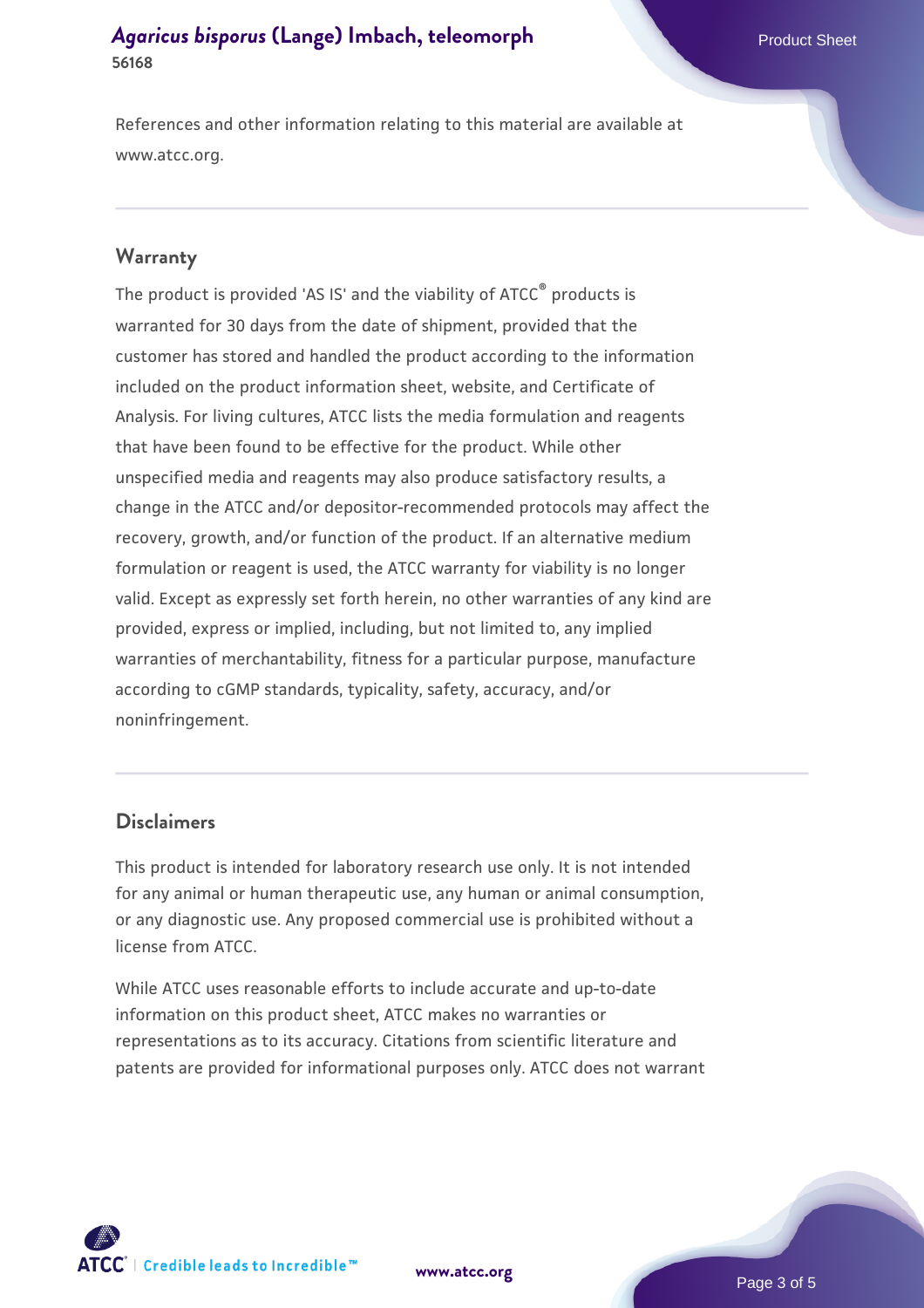that such information has been confirmed to be accurate or complete and the customer bears the sole responsibility of confirming the accuracy and completeness of any such information.

This product is sent on the condition that the customer is responsible for and assumes all risk and responsibility in connection with the receipt, handling, storage, disposal, and use of the ATCC product including without limitation taking all appropriate safety and handling precautions to minimize health or environmental risk. As a condition of receiving the material, the customer agrees that any activity undertaken with the ATCC product and any progeny or modifications will be conducted in compliance with all applicable laws, regulations, and guidelines. This product is provided 'AS IS' with no representations or warranties whatsoever except as expressly set forth herein and in no event shall ATCC, its parents, subsidiaries, directors, officers, agents, employees, assigns, successors, and affiliates be liable for indirect, special, incidental, or consequential damages of any kind in connection with or arising out of the customer's use of the product. While reasonable effort is made to ensure authenticity and reliability of materials on deposit, ATCC is not liable for damages arising from the misidentification or misrepresentation of such materials.

Please see the material transfer agreement (MTA) for further details regarding the use of this product. The MTA is available at www.atcc.org.

## **Copyright and Trademark Information**

© ATCC 2021. All rights reserved. ATCC is a registered trademark of the American Type Culture Collection.

## **Revision**

This information on this document was last updated on 2021-05-19

## **Contact Information**



**[www.atcc.org](http://www.atcc.org)**

Page 4 of 5